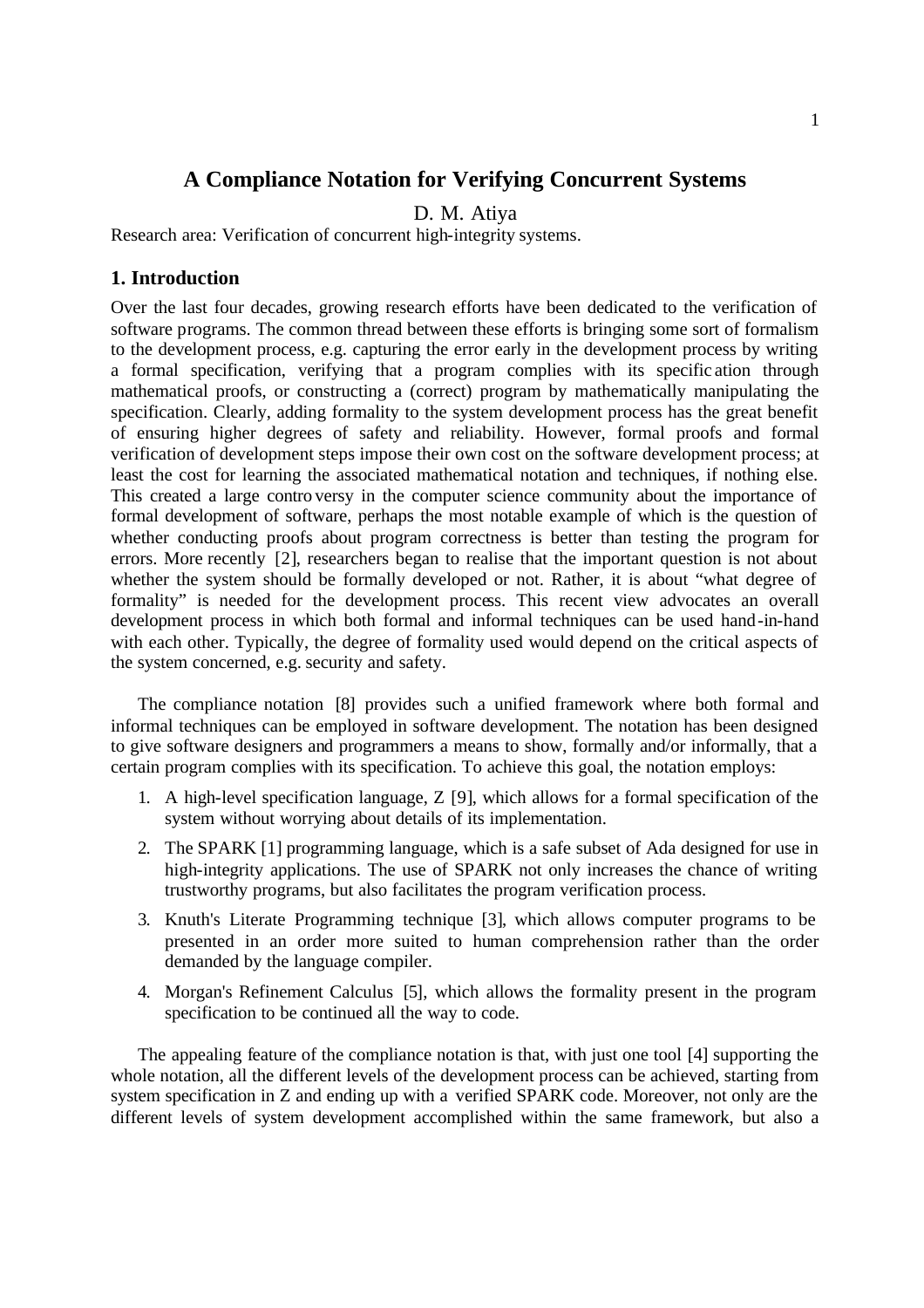great deal of freedom is offered for choosing the appropriate degree of formality associated with the development process. Typically, informal arguments (in the style of Knuth's literate programming) are used to reason about the correctness of the non-critical parts of the system at hand. On the other hand, formal arguments (in the style of Morgan's refinement calculus) are used only to justify the implementation of the system's critical parts. This way, the compliance notation can be used to provide a development process that falls anywhere between *strictly formal* and *totally informal*. This *polymorphic* characteristic of the notation makes it appealing to a wide range of industrial applications, from those applications that do not require formal treatment at all to high-integrity systems where formal development is a typical requirement.

## **2. Compliance Notation and Verification of Concurrent System**

Recently, there has been growing evidence about the merit of the notation as a successful tool for system verification. The notation has been successfully applied in industrial projects, see [6]. Also, an evaluation of the notation and its tool by  $Praxis<sup>1</sup>$  stated they believe that the present tool satisfies the requirements of the UK's defence standard (DefStan 00-55) for safety-critical systems [6]. However, the notation is currently limited to sequential systems with virtually no support for verifying concurrent systems – our research aims to fill this gap (see section 4).

The specification language adopted by the compliance notation, Z, has shown a great deal of success in describing the functional or data aspects of systems, but it fails to capture the communication aspects of concurrent systems. Also, the programming language, SPARK, currently contains no support for tasking. Finally, concurrent systems themselves have their own intrinsic aspects that add to the challenge of the verification process. For example, the presence of multiple threads of control in concurrent systems can lead to subtle and often unanticipated interactions between the running processes; in particular, issues such as interference, race conditions, deadlock, and livelock are peculiar to concurrent programming. Also, many concurrent systems, e.g. distributed databases, are reactive, meaning that they are designed to engage in an ongoing series of interactions with their environments. Thus, unlike traditional sequential programs, reactive systems should not terminate. Consequently, traditional notions of correctness and program semantics that rely on relating inputs to expected outputs upon termination (like currently adopted in the compliance notation) are no longer valid for verifying reactive systems.

# **3. Verification of Concurrent Systems: a look back**

Techniques based on refinement, state exploration, and model checking are effective means for program verification, and much research work has already been pursued in these areas. However, refinement techniques usually involve large number of small steps, with the possibility of proof obligations to be discharged at each step. This might turn out to be a tedious and error-prone job to do, particularly if the formal treatment is not really required for constructing all the various parts of the program at hand. Also, traditional refinement, based on pre- and postconditions as its semantic framework, may not be applicable to the construction of concurrent programs. State exploration techniques, on the other hand, are limited to finite-state programs. Thus, many real life examples of concurrent systems that are not finite-state cannot be verified using state exploration methods. Model checking can be applied to finite state programs and other infinite-

l

<sup>1</sup> Praxis Critical Systems: http://www.praxis-cs.co.uk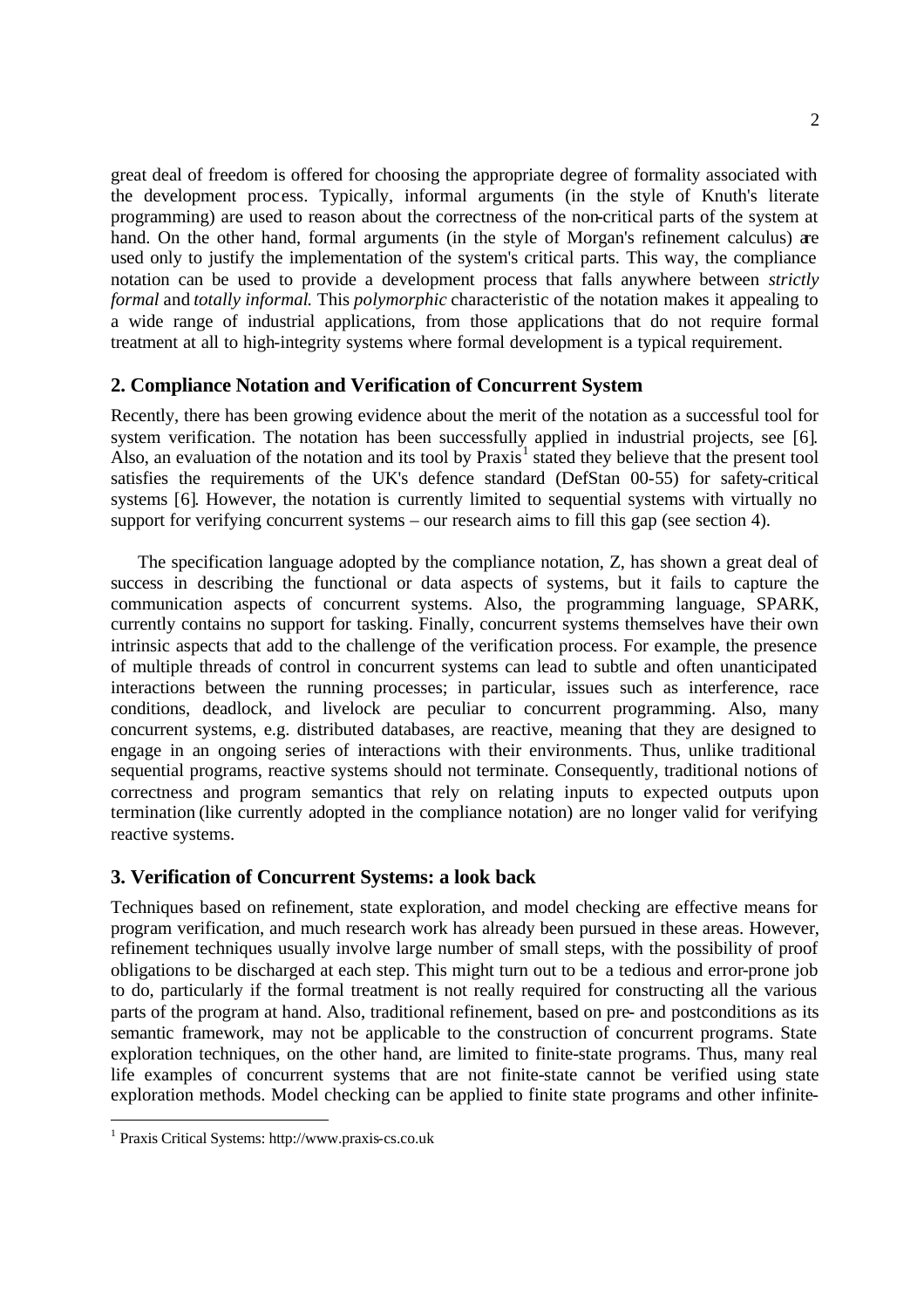state programs that have special forms. However, because the number of states in the model may grow exponentially with the number of concurrently executing components, even finite-state programs may suffer combinatorial explosion problems, which limits the use of model checking algorithms or makes them inapplicable at all.

## **4. Our Goal**

In this work, we claim that the compliance notation can be extended so as to incorporate appropriate support for concurrent systems. Although the notation is currently limited to the Z specification language and SPARK programming language, our conjecture relies on the fact that the philosophy behind the compliance notation is general and there is no reason why it could not be developed for other specification/programming languages. Thus, this research will attempt to extend the compliance notation and incorporate it with:

- 1. A specification language that captures the communication aspects of concurrent systems,
- 2. A concurrent programming language, and
- 3. A semantic framework that relates the programming language constructs to their specification.

If successful, the resulting system will avoid the tedium of the traditional refinement techniques, since both formal and informal arguments are used in the verification process. Also, unlike state exploration and model checking, the resulting notation will have the capability of addressing both finite-state and infinite-state systems, without the possibility of state-explosion problems. However, the three choices mentioned above are restricted by certain limitations, and careful decisions have to be made regarding the languages adopted or the semantics proposed. For example, not only should the specification language be suitable for specifying concurrent systems but also it should be amenable for refinement. The programming language, on the other hand, should exhibit typical design properties such as simplicity of formal description and verifiability, especially if this language is to be used in safety-critical applications. Finally, lessons learnt from research work on concurrency theory suggest that the current semantic framework of the compliance notation, based on weakest preconditions, is not suitable for concurrent systems development. Rather, the new semantic framework should be based on the invariant behaviour of the concurrent system under development.

## **5. The Research and its Evaluation**

We start by determining the specification/programming language to be incorporated into the new notation. Our choice for the specification language is influenced by the work of J. Woodcock and A. Cavalcanti on the "*Circus*" language [10] for specifying concurrent systems. The language presents a combination of Z and CSP [7], and hence it is capable of representing both the state and concurrent aspects of concurrent systems. The key distinguishing feature of Circus, however, is that it is supported with a theo ry of refinement. Our choice for the programming language, on the other hand, is influenced by industry. Ada has proved a very successful language in industry, especially in the area of high-integrity systems. However, concurrency in Ada is hard to reason about and is not addressed yet by existing verification systems. Currently there is ongoing research at the University of York for introducing a reduced tasking model of Ada (*RavenSPARK*). RavenSPARK is intended to be a safe concurrent language, like SPARK for sequential programs, through which we can gain more confidence about the written code.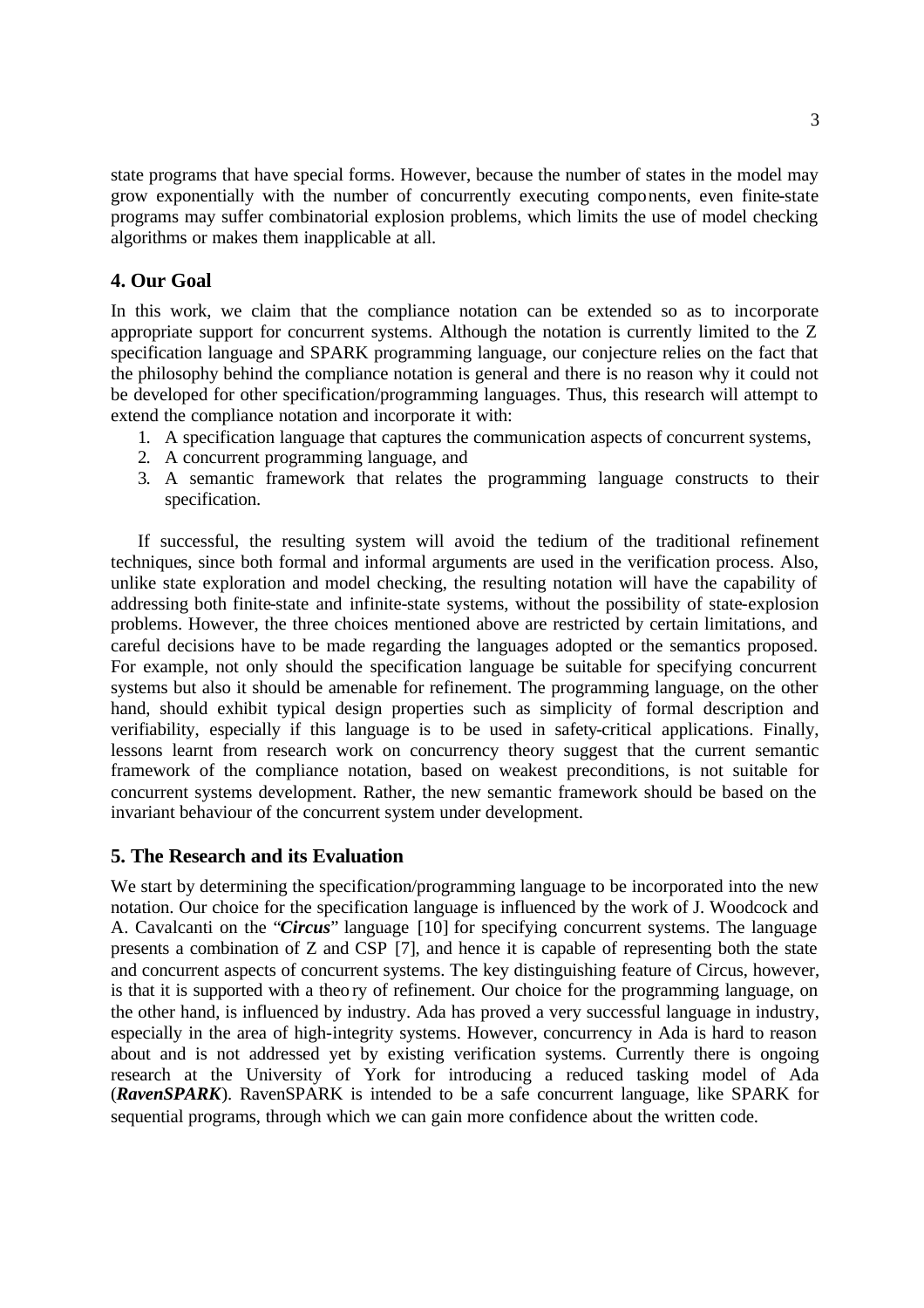Having decided on both the specification and the programming language, the next step would be to provide the semantic framework linking the two languages together. This semantics would form the basis for generating the verification conditions (VCs) justifying the refinement steps from the program specification to the corresponding implementation. Finally, as we also aim for an automatic verification process, various algorithms have to be constructed so as to generate the VCs incurred at any refinement step within the notation. The following items represent the different stages we are going to pursue, so as to eventually reach our targets:

- 1. **Understanding the Compliance Tool**: This stage of work is already underway and aims for understanding how Z is embedded into the compliance tool and how the VCs, relating Z and SPARK, are generated. This work will give us a guide for how to embed Circus into the tool, and how to construct the algorithms for generating the VCs relating Circus paragraphs to RavenSPARK code.
- 2. **Relating CSP to Ada Tasking**: The tasking model supported by Ada is different from that provided by Circus, due to the differences between CSP processes and Ada tasks. To tackle this issue, we plan for a theoretical study of both languages as well as experiments with some small case studies. The experiments with case studies shall be used as a test of whatever theoretical result we produce, as well as a guide for further investigation to the problem.
- 3. **Extending the Compliance Notation**: Following the previous two stages, we come to the point of incorporating the new languages constructs into compliance notation. After getting the compliance tool to accept the new notation, we shall write the algorithms for generating the VCs incurred at the various possible refinement steps. Typically, these algorithms would ensure that the semantics of the program code is equivalent to (or at least implies) the semantics of the specification. More test cases, of larger complexities, would be required at this stage to affirm the work done.
- 4. **Evaluation**: This activity expands over all stages of work. In the early stages, small and simple test cases shall be used to investigate the relationships between Ada tasks and Circus processes. Then, larger test cases shall be used to test the algorithms generating the VCs. Eventually, in order to show the viability of the new compliance notation, we shall use realistic case studies of Flight Control Systems (FCS), which are known to be safety-critical applications. The FCS case studies will be provided by QinetiQ<sup>2</sup> and our work will be subject to a close review by their experts at all various stages. Finally, for the research community, credible evidence of our results will be provided through a series of publications in key conferences and/or journals.

# **6. Contributions and Related Work**

l

Extending the compliance notation in the way presented above will provide a tractable and costeffective way for verifying concurrent systems. Bearing in mind the wide acceptance of Ada in safety-critical systems, our work is expected to contribute to the industry of this important area of applications. In fact, our work is already of special interest to QinetiQ and intended to be used for verifying their applications on FCS.

<sup>&</sup>lt;sup>2</sup> Previously 'Defence Evaluation and Research Agency' (DERA); URL: http://www.qinetiq.com